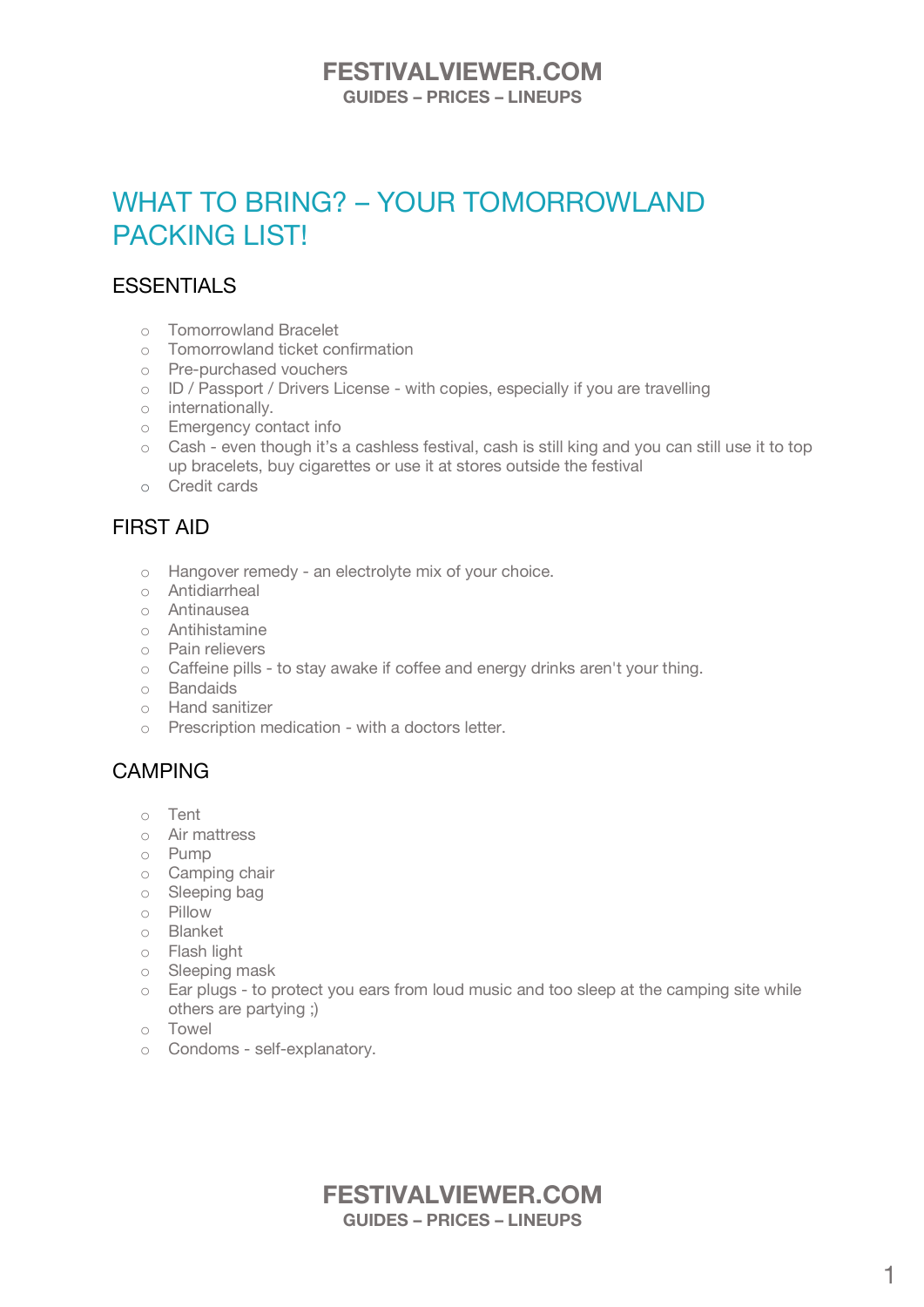# **FESTIVALVIEWER.COM GUIDES – PRICES – LINEUPS**

# **TOILETRIES**

- o Sunscreen
- o Deodorant / Fragrance
- o Shampoo
- o Conditioner
- o Moisturiser
- o Wet wipes
- o Toilet paper they have some, but bring your own if you prefer anything more than 1 ply.
- o Toothbrush and toothpaste
- o Mouthwash
- o Chapstick
- o Razor
- o Shaving cream
- o Chapstick
- o Lotion
- o Hand held mirror
- o Comb

# CLOTHING

- o Hat
- o T-Shirts
- o Shorts
- o Underwear
- o Shoes
- o Socks
- o Sweater
- o Swimwear
- o Sunglasses
- o Flip flops
- o Fanny pack or backpack
- o Various festival outfits
- o Raincoat / Poncho

# **TFCH**

- o Speaker
- o USB-C/Lightning etc. charging cable
- o Power Bank
- o Prepaid SIM card if you don't have an EU SIM card
- o Portable fan

# **FESTIVALVIEWER.COM GUIDES – PRICES – LINEUPS**